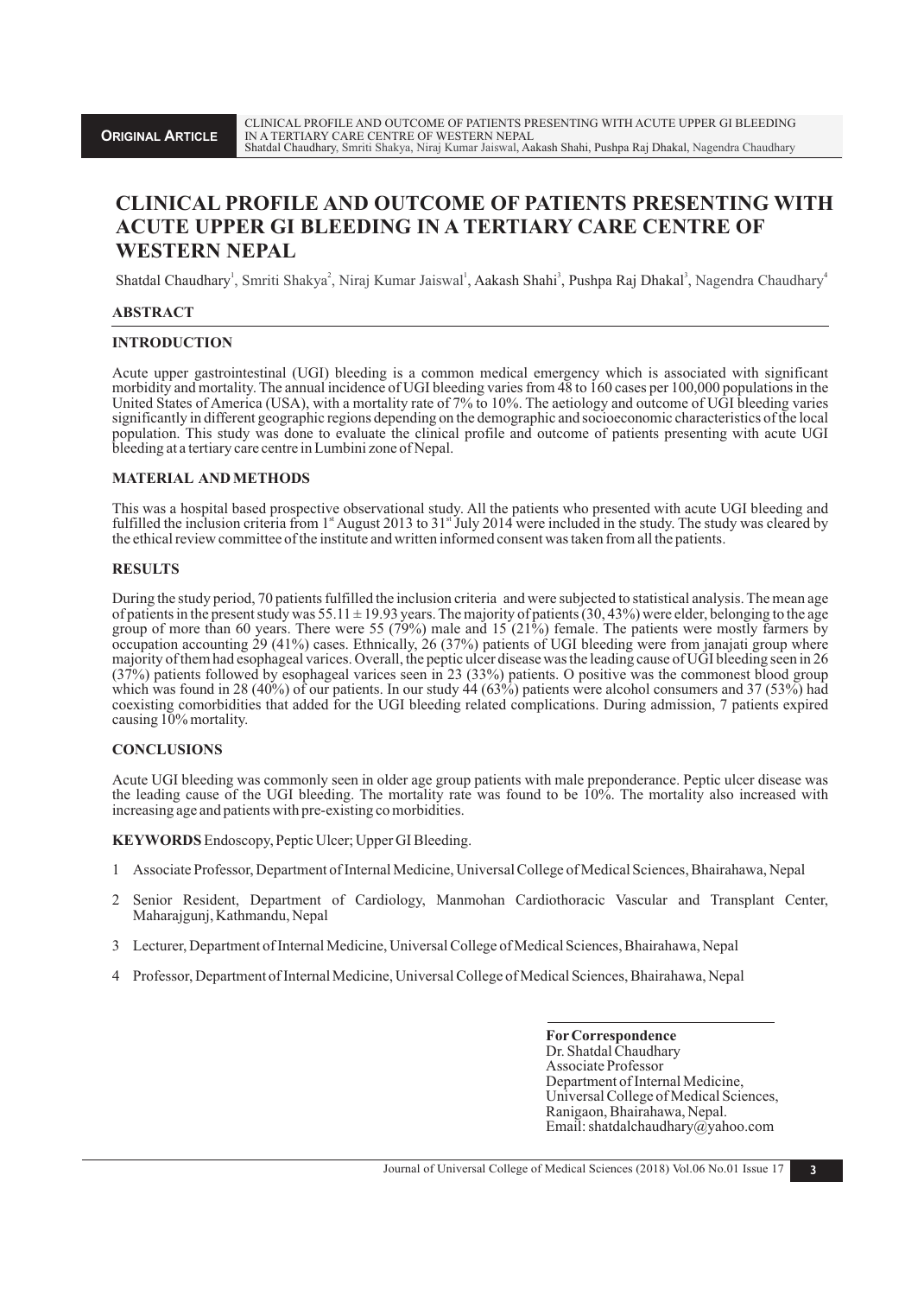CLINICAL PROFILE AND OUTCOME OF PATIENTS PRESENTING WITH ACUTE UPPER GI BLEEDING IN A TERTIARY CARE CENTRE OF WESTERN NEPAL Shatdal Chaudhary, Smriti Shakya, Niraj Kumar Jaiswal, Aakash Shahi, Pushpa Raj Dhakal, Nagendra Chaudhary

## **INTRODUCTION**

Upper gastrointestinal (UGI) bleeding refers to loss of blood within the intraluminal gastrointestinal tract from any location between the upper oesophagus to the duodenum at the level of the ligament of treitz.<sup>1</sup> It is a common medical emergency which is associated with significant morbidity and mortality.<sup>2,</sup> The annual incidence of UGI bleeding ranges from 48 to 160 cases per 100,000 population with a higher incidence in men than in women in United States.<sup>4</sup> Upper GI bleeding is responsible for more than 300,000 hospital admissions annually in the USA, with a mortality rate of 7% to 10%.<sup>5</sup> In United Kingdom, it has an incidence ranging from approximately 50 to 150 per 100,000 of the population each year. The incidence is highest in areas of the lowest socioeconomic status.<sup>6,7</sup>

Bleeding from the upper gastrointestinal tract may present as hematemesis, melena, hematochezia, occult gastrointestinal bleeding, and anemia. The upper gastrointestinal bleeding presents with a wide spectrum of clinical severity, that ranges from insignificant bleeding to catastrophic exsanguinating hemorrhage.<sup>8</sup> Approximately 80-85% of upper GI bleedings stop spontaneously without the need of specific therapy. <sup>9,10</sup> In the remaining 15-20% of cases, bleeding continues or recurrent bleeding develops, and these patients have high morbidity and mortality.<sup>11</sup>

The etiology and outcome of upper GI bleeding varies significantly in different geographic regions depending on the demographic and socioeconomic characteristics of the local population. $\frac{12}{12}$  The common causes include duodenal ulcer, gastric ulcer, erosive mucosal disease, varices of portal hypertension and Mallory Weiss syndrome. Other less common causes include esophagitis, neoplasm and angiodysplasia.<sup>13</sup> The contributions of these different etiologies have changed over time in many countries, for example, due to H. pylori eradication therapy for peptic ulcer and the changes over time in alcohol consumption.<sup>14</sup> Thus, there is need of more local studies to recognize the clinical profile, etiology and outcome of such patients especially in developing countries like Nepal, where upper gastrointestinal bleeding is considered a major burden of morbidity and mortality.

## **MATERIAL AND METHODS**

This study was carried out in the Internal Medicine and Emergency Departments of Universal College of Medical Sciences, Bhairahawa, Nepal from  $1<sup>st</sup>$  August 2013 to 31 $<sup>st</sup>$  July</sup> 2014. It was a prospective observational study. This study was cleared by the ethical review committee of the institute. Written informed consent was taken from all the patients. All the patients aged >16 years presenting with acute upper GI bleeding in and outpatient facility of Universal College of Medical Sciences Teaching Hospital were included in the study. The patients found to have conditions listed in box 1 were excluded from the study.

## **Box 1. Exclusion criteria**

- 1. Patients who do not give written consent for the study.
- 2. Patients aged ≤16 years
- 3. Those patients who presented with upper gastrointestinal bleeding but expired before performing upper gastrointestinal endoscopy
- Those patients who were seropositive for HIV, Hepatitis B and C

After enrolment in the study, as per predesigned proforma, detailed history including age, sex, ethnicity, occupation, duration of hospital stay, presenting features of hematemesis or melena, history of acid peptic disease, presence of cirrhosis, nonsteroidal anti-inflammatory drugs (NSAID) use, regular ingestion of low dose aspirin, steroids, co-morbidities, previous history of upper GI bleeding and cause of it as far as possible was taken. Detailed physical examination including general and systemic examination was performed. Laboratory tests such as blood group, complete blood count (CBC), prothrombin time (PT), liver function tests ( LFT), renal function test (RFT), sodium (Na), potassium (K), random blood sugar (RBS), hepatitis B surface antigen (HbsAg), antihepatitis C virus antibody (Anti HCV) , human immune deficiency virus (HIV I & II), electrocardiogram (ECG), chest X-ray along with ultrasonography (USG) of abdomen and pelvis was done.

The upper gastrointestinal endoscopy was done in all cases on the same day of presentation, if they presented during working hours or the next immediate working day with intention to establish the diagnosis and to provide necessary therapeutic intervention(s) to achieve hemostasis if considered appropriate. But patients who were hemodynamically unstable, endoscopy was done after resuscitation and stabilization of the patients. Fujinon videoendoscope model no. EG-250WR5 was used for the endoscopy. The endoscopy was performed in the endoscopy room under 10% lignocaine spray by an experienced endoscopist. Biopsy was taken from suspicious lesions when necessary. A daily follow-up of patients after admission was done with close monitoring in terms of vital sign, daily hemoglobin measurement, development of rebleeding and complications until their discharge. Any mortality during the hospital stay was registered.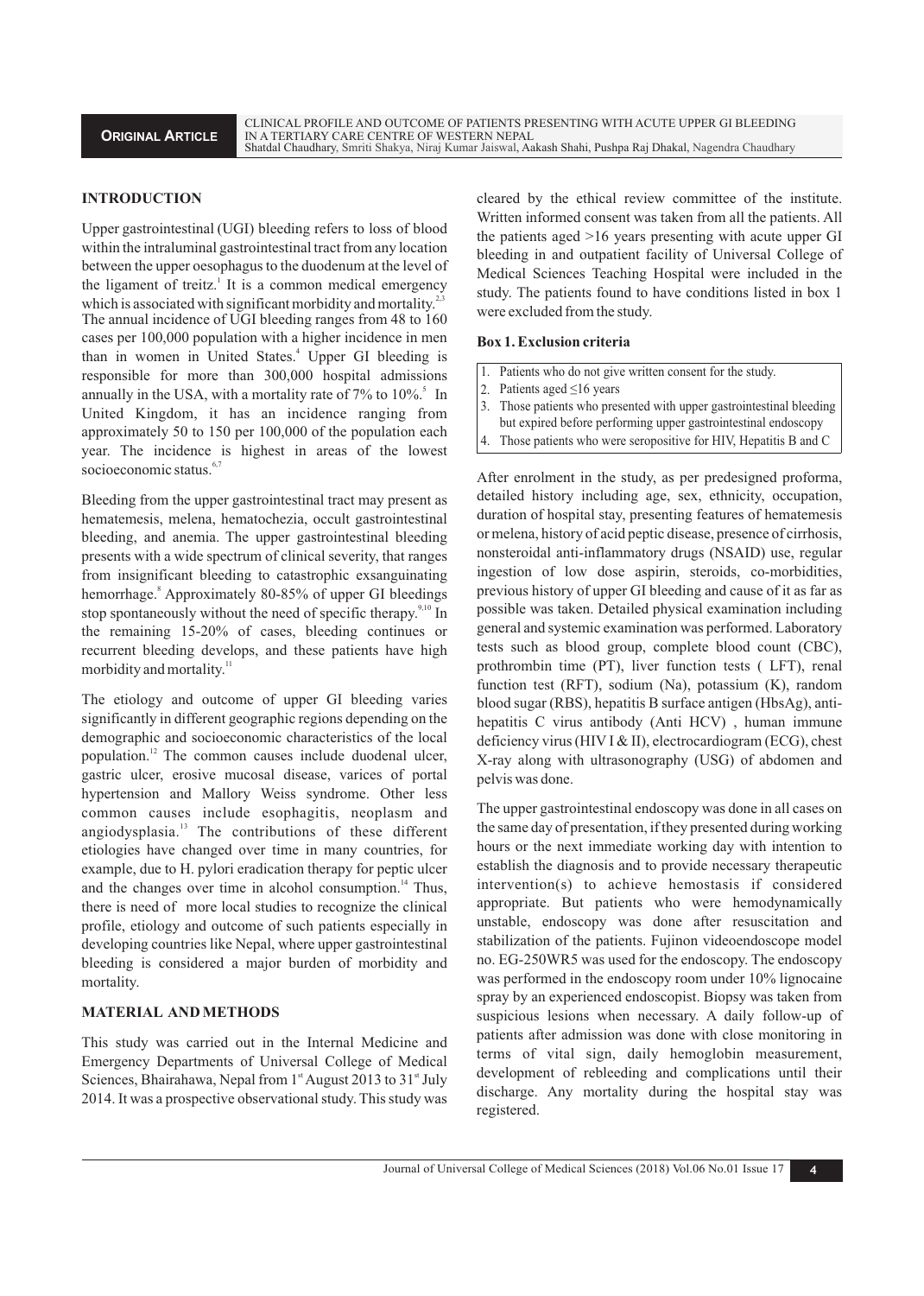# **ORIGINAL ARTICLE**

CLINICAL PROFILE AND OUTCOME OF PATIENTS PRESENTING WITH ACUTE UPPER GI BLEEDING IN A TERTIARY CARE CENTRE OF WESTERN NEPAL Shatdal Chaudhary, Smriti Shakya, Niraj Kumar Jaiswal, Aakash Shahi, Pushpa Raj Dhakal, Nagendra Chaudhary

Any resuscitative effort such as blood transfusion, endoscopic interventions or surgery was registered. Data entry was done using Microsoft Excel 2010 and was transferred to data sheets of computer software program, Statistical package for social sciences (SPSS) version 19.0 for windows. Statistical data analysis was performed using the same version of SPSS.

Categorical data were expressed as frequencies and corresponding percentages using Microsoft Excel. Quantitative variables were presented as means (±standard deviation). In inferential statistics, chi square test was applied to test the association and significant difference in proportion between categorical variables.

# **RESULTS**

All 70 patients with acute upper gastrointestinal bleeding fulfilled the inclusion and exclusion criteria and were included in this study for final analysis. Mean age of the patients was 55.11  $\pm$  19.93 years. There were 55 (79%) male and 15 (21%) female patients. The mean age of females with acute UGI bleeding was  $62.4 \pm 20.03$  years and males was  $53.13 \pm 19.61$ years. Female patients were having UGI bleeding quite later than male patients. There was ethnic variability among study patients. The majority of patients 26 (37%) were from janajati group followed by brahmin/ chhetri group 18 (26%) patients, madhesi 13 (18%) muslim 4 (6%), dalit 2 (3%) and others 7 (10%). The majority of patients 29 (41%) were farmer followed by servicemen 16 (23%), housewives 9 (13%), business 7 (10%), student 3 (4%) and others 6 (9%). The majority of patients 44 (63%) were alcohol consumers whereas 26 (37%) were non-alcoholic. There were 34 (49%) smokers and 36 (51%) non-smokers.

In our study, 18 patients (26%) had history of use of NSAIDs. The distribution of different blood groups among study patients found that the majority of patients 28 (40%) had O positive blood group, followed by A positive in 20 (28%) patients, B positive in 11(16%) patients, AB positive in 7 (10%) patients and O negative in 4 (6%) patients. Different comorbidities were also recorded which include hypertension in 11 (16%) patients, diabetes mellitus in 6 (9%) patients, coronary artery disease in 4 (6%) patients, renal failure in 11 (16%) patients and liver failure 26 (37%) patients. The various etiologic factors of acute UGI bleeding among study patients has shown that the majority of the patients 26 (37%) had peptic ulcer disease, 17 (24%) patients had duodenal ulcer and 9 (13%) patients had gastric ulcer, 23 (33%) patients had esophageal varices, 8 (11%) patients had gastric erosions, 4 (6%) patients had duodenal erosions, 2 (3%) patients had esophagitis, 5 (7%) patients had malignancy and 2 (3%) patients had Mallory Weiss tear (figure 1).



**Fig 1. Various etiologies of acute UGI bleeding**

Among 70 patients who presented with acute upper gastrointestinal bleeding, 7 (10%) patients died in our study. It was shown that there was increased mortality among those patients who had acute UGI bleeding due to peptic ulcer disease which was found in 5 patients. One patient of esophageal varices and one patient of malignancy also died due to UGI bleeding. There was increased mortality among those patients who were more than 60 years of age. In our study 6 (86%) patients who died were from this group. Among the study patients, there was mortality of 5 (71%) patients who had coexisting co morbidities and 2 (29%) patients did not have any of them. In our study 3 (4%) patients with acute UGI Bleeding developed re-bleeding during hospital admission.

#### **DISCUSSION**

Acute UGI Bleeding is one of the common reasons for emergency hospital admissions and a major cause of morbidity and mortality. Acute UGI bleeding is defined as hematemesis or the passage of melena or laboratory evidence of blood loss from the upper gastrointestinal tract. Hematemesis is defined as vomiting of blood or blood clots.<sup>15</sup> It includes vomiting of bright red blood, which suggests recent or ongoing bleeding, and dark material (coffee ground emesis), that suggests bleeding that stopped some time ago.<sup>16</sup> It is a common presentation of UGI bleeding. In a prospective study from South Iran, it was seen in  $68\%$  of patients.<sup>17</sup> Melena is defined as passage of black tarry stools as witnessed by medical staff or discovered on rectal examination.<sup>15</sup> In a study from Bharatpur, Nepal, the presentation of UGI bleeding in form of both hematemesis and malena was seen in 86 patients (71.7%), only melena in 24 patients (20%) and only hematemesis in 10 patients  $(8.3\%)$ .<sup>18</sup>

The UGI bleeding is categorized as variceal and non- variceal bleeding. Variceal bleeding results mostly from complications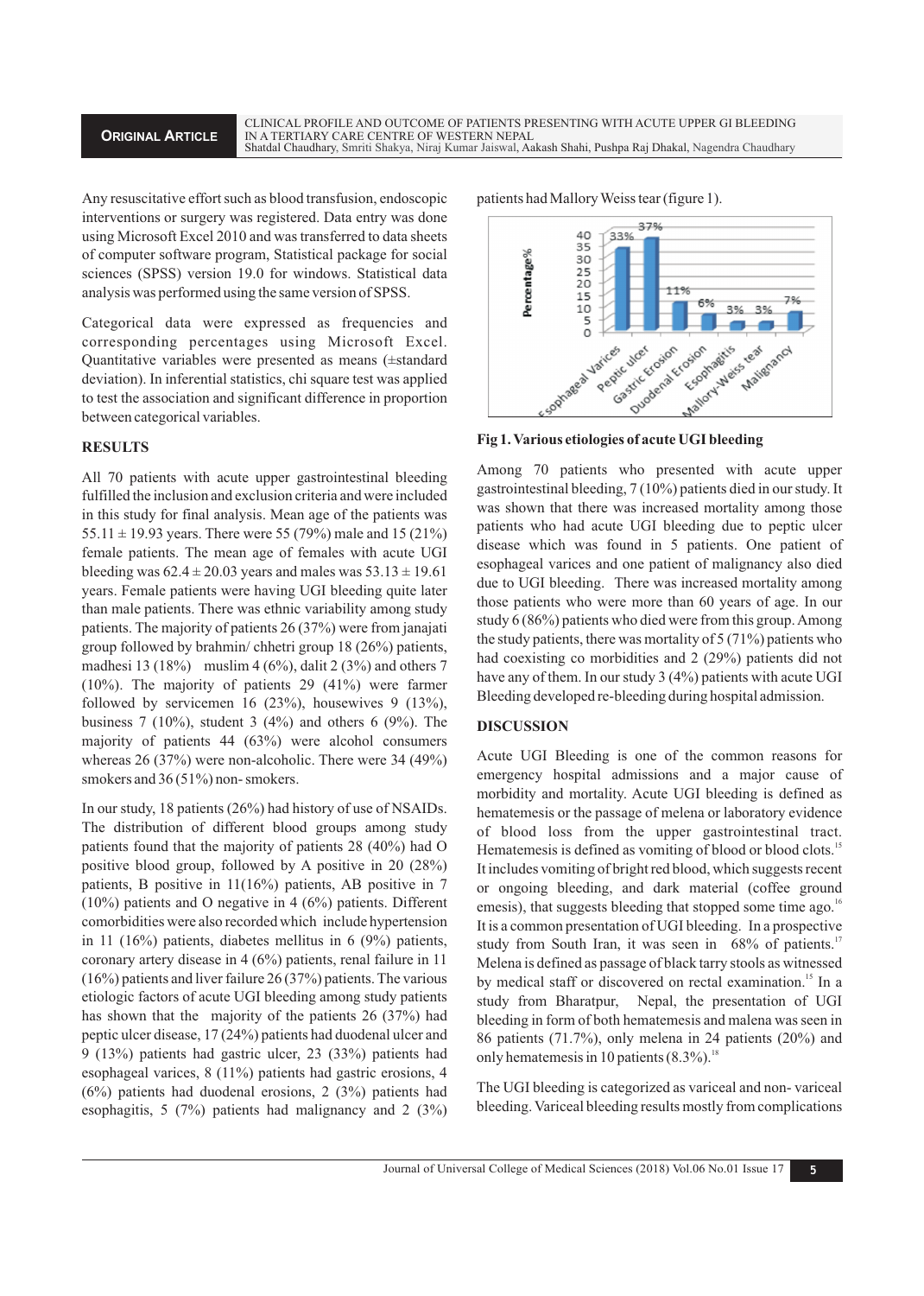CLINICAL PROFILE AND OUTCOME OF PATIENTS PRESENTING WITH ACUTE UPPER GI BLEEDING IN A TERTIARY CARE CENTRE OF WESTERN NEPAL Shatdal Chaudhary, Smriti Shakya, Niraj Kumar Jaiswal, Aakash Shahi, Pushpa Raj Dhakal, Nagendra Chaudhary

of end stage liver disease in our context, and non variceal bleeding is associated with peptic ulcer, erosions, Mallory Weiss tear, neoplasm, esophagitis, Dieulafoy's lesion, etc. They are diagnosed by endoscopy and are dealt with individually. This study showed that the mean age of study patients was  $55.11 \pm 19.93$  years with majority of patients belonging to age group more than 60 years. In a study done by Bhattarai et al, the mean age of presentation of UGI bleeding was 49.6 years, <sup>19</sup> whereas it was  $48.76\pm17.19$  years in a study conducted by Dewan et al.<sup>18</sup> In our study, the incidence of UGI bleeding was increased with increasing age that was statistically significant and there was male predominance 55 (79%). In other parts of Nepal also, male predominance was reported by Bhattarai et al  $71\%$  <sup>19</sup> and Gurung et al  $64.4\%$ <sup>20</sup> Dewan et al 75% .<sup>18</sup> In Nepal, various risk factors like smoking and alcohol consumption that are commoner in male population might have some role in the contribution to UGI bleeding.

The similar result was found in a study done at North India by Kashyap et al where  $78.4\%$  were male patients.<sup>21</sup> This study showed that the UGI bleeding was present more in those patients who were farmers by occupation (41%). This could thus be explained as since the study was done in terai region where agriculture is the main profession for livelihood, the patients presenting ought to be mostly farmers. As well as, the low socioeconomic status and poor hygiene of this group of patients could have predisposed them for higher incidence of UGI bleeding because of greater propensity of *H. pylori*  infection. It was observed in this study that majority of patients presenting with upper gastrointestinal bleeding were from janajati group (37%) including mainly the mongolians with least from dalit group (3%).

The reason for this could be due to excessive consumption of alcohol among this ethnic population leading to alcohol liver disease causing esophageal varices. The overall commonest cause of UGI bleeding was peptic ulcer (37%) followed by esophageal varices (33%). In this study, 63% of the study patients were alcohol consumer and the incidence of the upper gastrointestinal bleeding was seen more in alcohol consumers showing a positive relation between them. Though the smoking habit was present in only about half of those patients presenting with UGI bleeding and only about 26% of the patients were taking NSAIDs, they could probably be attributed for the predisposition of peptic ulcer and erosive mucosal disease as important risk factors.

Endoscopy is the preferred investigative procedure for upper gastrointestinal bleeding because of its accuracy, low rate of

complications, and potential for therapeutic intervention. Bleeding from a peptic ulcer remains the most common cause of upper gastrointestinal bleeding, accounting for approximately 50% of all cases of severe upper gastrointestinal bleeding. The rates of hemostasis that resulted from a first endoscopic procedure exceeded 94% in most large studies in which standardized techniques were used for thermocoagulation of bleeding lesions. Methods of achieving hemostasis include multipolar electrocoagulation, injection therapy, endoscopic laser therapy, hemoclipping, and ligation. The presence of comorbidities, organ failure and elderly age are the major risk factors for mortality due to upper gastrointestinal bleeding.

In a multicentre prospective survey by Rockall et al in 1995, it was found that the overall mortality was 14%.<sup>15</sup> In the emergency admissions, 65% of deaths in those aged under 80 were associated with malignancy or organ failure at presentation. Mortality for patients under 60 in the absence of malignancy or organ failure at presentation was  $0.80\%$ .<sup>22</sup> It was also shown by a study done in Amsterdam by Vreeburg EM et al that the mortality rate was 13.9% in which most of them were related to advanced age, shock, and coexisting illnesses.<sup>23</sup>

#### **CONCLUSION**

Acute UGI bleeding is mostly seen in patients with sixth decade of life and above with the mean age of 55.11 years with male predominance. The peptic ulcer disease is the leading cause of the UGI bleeding overall which occurred mainly in the patients with O Positive blood group.

The patients were mostly farmers by occupation and most of the suffering patients were from Janajati ethnic group who had commonly esophageal varices. The mortality rate was found to be 10% and there was significant relation between mortality with increasing age and presence of coexisting comorbidities.

# **AKNOWLEDGEMENTS**

The authors are indebted to Endoscopy staffs of Universal College of Medical Sciences, Bhairahawa, for their help and support in carrying out this study.

#### **CONFLICTOFINTEREST** None to declare.